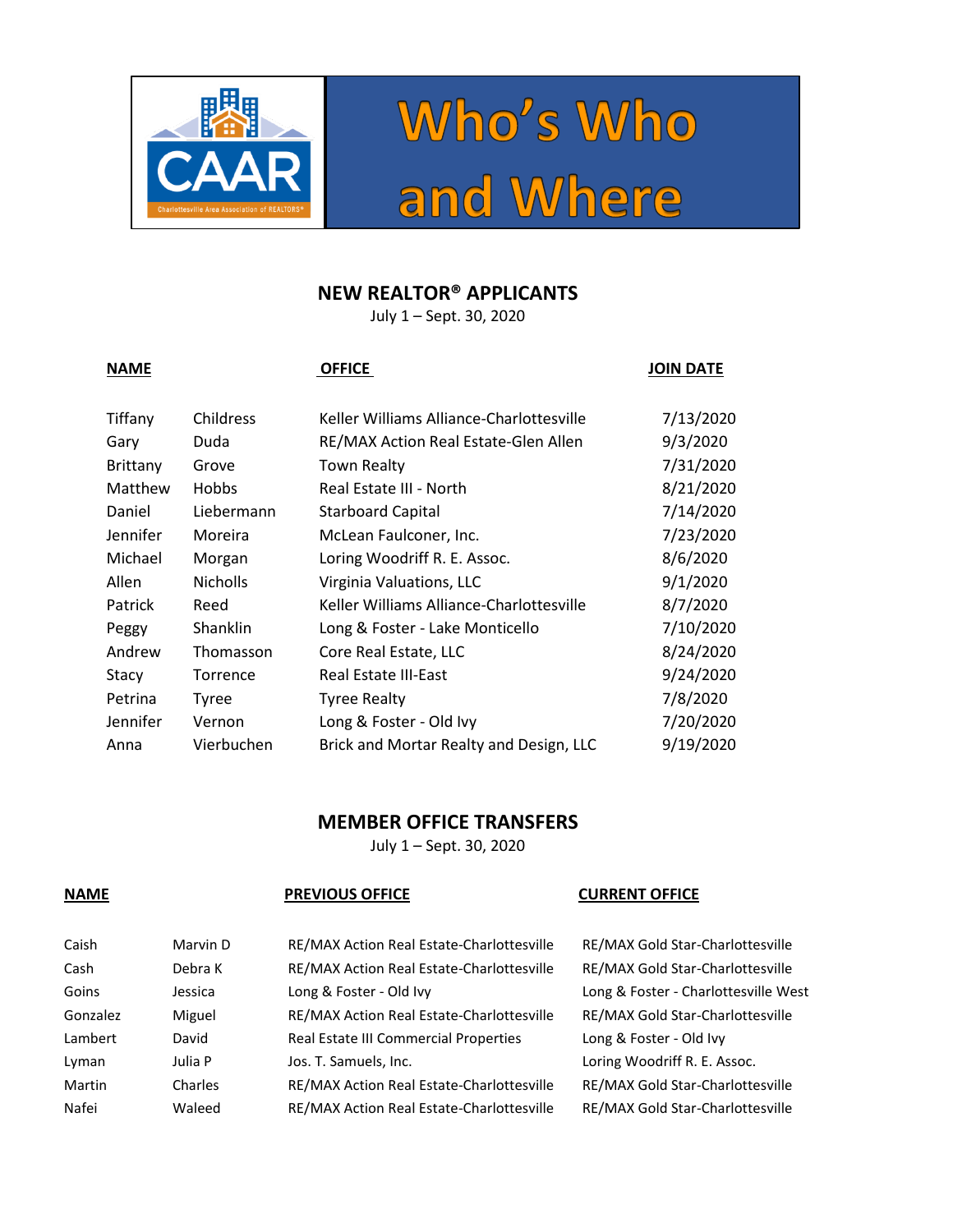| Kleinmichel | Gabriele  | Roy Wheeler Realty - Greene               | Ray Caddell & Co. Real Estate             |
|-------------|-----------|-------------------------------------------|-------------------------------------------|
| Rakes       | Cole      | RE/MAX Action Real Estate-Charlottesville | RE/MAX Gold Star-Charlottesville          |
| Rogers      | Lisa B    | Long & Foster - Lake Monticello           | <b>Spring Creek Realty</b>                |
| Tracy       | Joshua    | Real Estate III - North                   | Real Estate III - West                    |
| Verlaak     | Genevieve | Loring Woodriff R. E. Assoc.              | <b>Nest Realty Group</b>                  |
| Willer      | Linda     | RE/MAX Action Real Estate-Charlottesville | RE/MAX Gold Star-Charlottesville          |
| Wood        | Sharon R  | RE/MAX Action Real Estate-Charlottesville | RE/MAX Gold Star-Charlottesville          |
| Woolfolk    | Stephanie | RE/MAX Realty Specialists-Louisa          | RE/MAX Realty Specialists-Charlottesville |

## **NEW SINGLE & GROUP AFFILIATE MEMBERS & OFFICES**

July 1 – Sept. 30, 2020

| Neal            | Gorman    | Specialized Insurance Services, Inc. | Affiliate       |
|-----------------|-----------|--------------------------------------|-----------------|
| Bonnie          | Mackin    | Goosehead Insurance - Mackin Agency  | Affiliate       |
| <b>Beatrice</b> | Nanty     | Home Staging Boutique                | Affiliate       |
| Megan           | Apperson  | Specialized Insurance Services, Inc. | Affiliate Group |
| Melanie         | Benjamin  | The Center at Belvedere              | Affiliate Group |
| Nicole          | Fagerli   | <b>Foxchase Design</b>               | Affiliate Group |
| Abigail         | Inman     | VA Home Pics                         | Affiliate Group |
| Chris           | Inman     | <b>VA Home Pics</b>                  | Affiliate Group |
| Kori            | Messinger | <b>Foxchase Design</b>               | Affiliate Group |
| Gayle           | Miller    | Specialized Insurance Services, Inc. | Affiliate Group |
| Peter           | Thompson  | The Center at Belvedere              | Affiliate Group |
|                 |           |                                      |                 |

## **REALTOR® & AFFILIATE MEMBERS WHO WENT INACTIVE**

July 1 – Sept. 30, 2020

| <b>NAME</b> |                | <b>OFFICE</b>                             | <b>Member Type</b> |
|-------------|----------------|-------------------------------------------|--------------------|
| Ashleigh    | Askew          | RE/MAX Realty Specialists-Charlottesville | <b>REALTOR</b>     |
| Paula       | Figgatt        | <b>UVA Foundation</b>                     | <b>REALTOR</b>     |
| Sandra      | Gallagher      | Long & Foster - Old Ivy                   | <b>REALTOR</b>     |
| William     | Johnson        | Stevens & Company-Charlottesville         | <b>REALTOR</b>     |
| Julie       | Kuhl           | RE/MAX Action Real Estate-Charlottesville | <b>REALTOR</b>     |
| Ron         | Lauziere       | <b>Riverside Real Estate</b>              | <b>REALTOR</b>     |
| <b>Sue</b>  | Mantz          | Sally Du Bose Real Est. Partners          | <b>REALTOR</b>     |
| Michael     | <b>Marinos</b> | Pace Real Estate Assoc LLC                | <b>REALTOR</b>     |
| Caroline    | <b>Marks</b>   | Keller Williams Realty-Richmond West      | <b>REALTOR</b>     |
| Linda       | Maxwell        | Keller Williams Alliance-Charlottesville  | <b>REALTOR</b>     |
|             |                |                                           |                    |